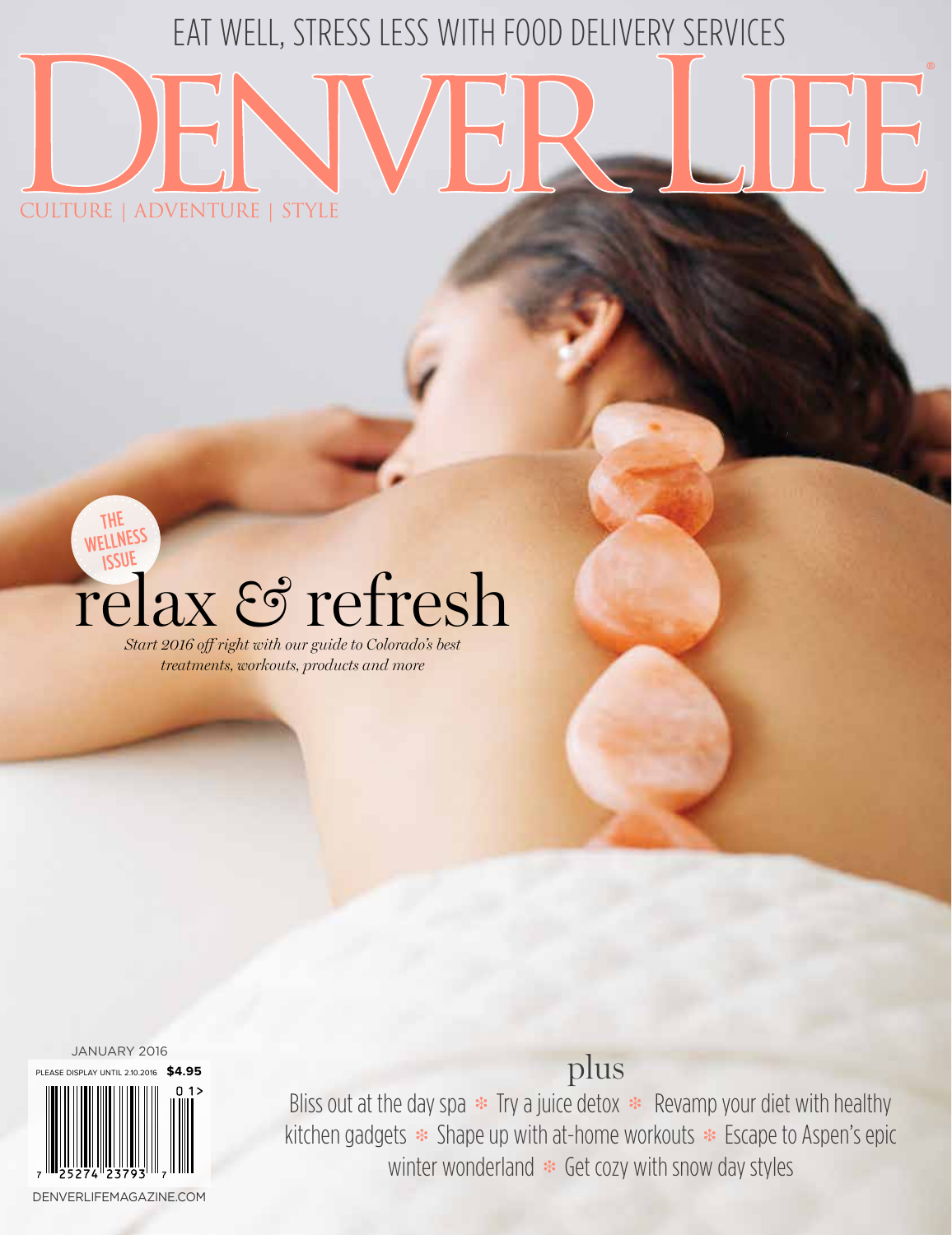# SPECIAL DELIVERY

**Local services bring healthy, gourmet meals right to your own front door**



More and more busy folks are taking advantage of food delivery services—whether it's a bushel of seasonal fruits and veggies that lands on the doorstep, all the ingredients you need to prepare a chefprovided recipe or a high-end meal that's already prepared and ready to heat and serve. And while there are a number of national companies—Blue Apron, for one—that offer great options, there are plenty of local businesses ready to take a little stress off your plate, and instead fill it up with healthy, delicious, restaurant-quality ingredients and dishes. Here's a look at six Colorado-based services to add to your dining repertoire. Now, what will you do with all that extra time?

BY LESLEY KENNEDY & KENDALL KOSTELIC | PHOTOGRAPHY BY ANNETTE SLADE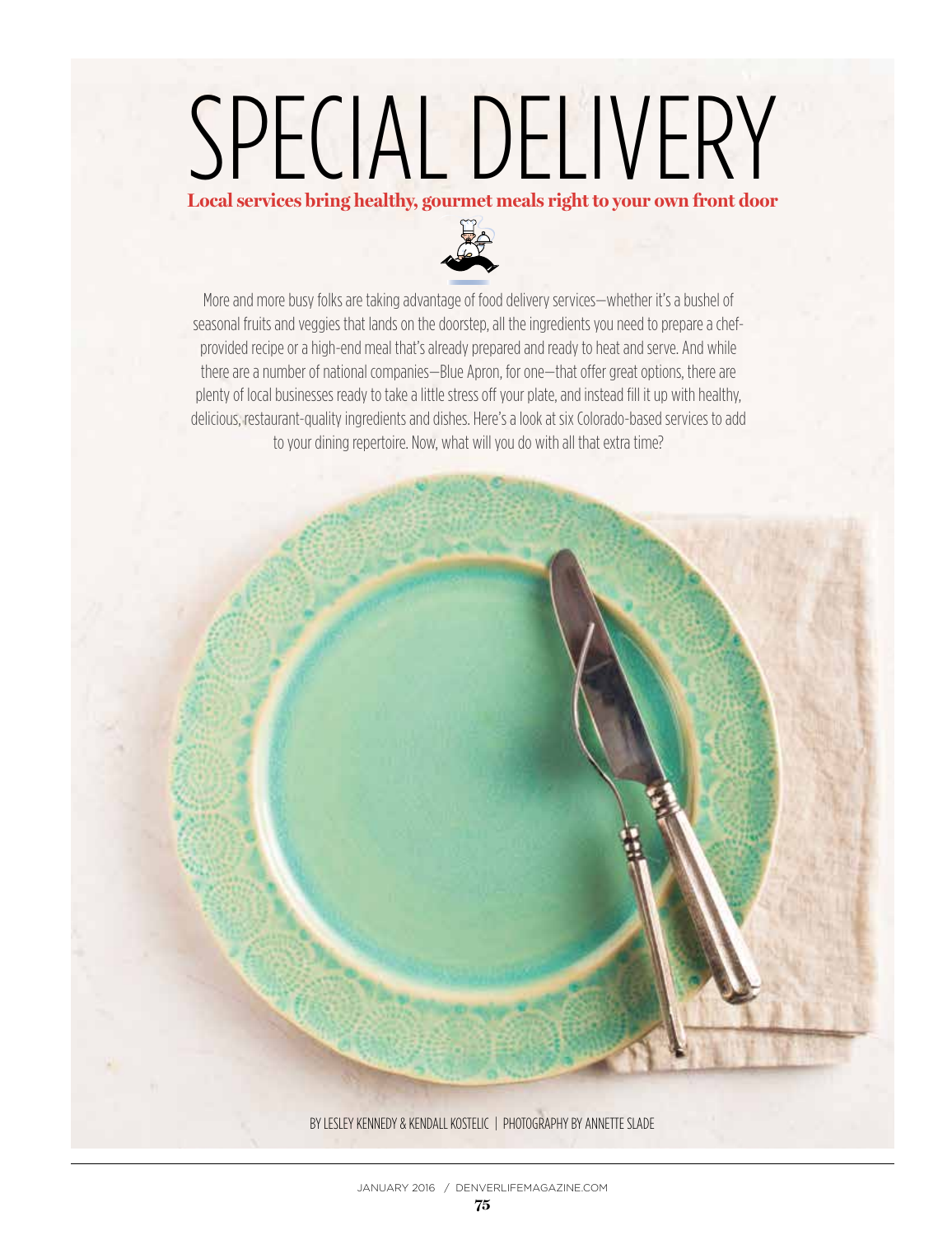

## DOOR TO DOOR ORGANICS

doortodoororganics.com WHAT IT IS: Farm-grown fresh, organic produce and Good Food groceries delivered to your doorstep.

THE SERVICE: Started in 1997, based in Lafayette and now available in seven markets across the country, simply choose a produce box (veggies, fruit or a mix of the two), a delivery day and set your preferences for likes and dislikes. Orders may be customized each week, and additional groceries are available. Not sure what you need? Shop by recipe for a list of ingredients. Cancel any time. WHAT YOU GET: A wide variety of produce. Don't like something? Substitutions are allowed. The bitty box is most popular, serving one to two people; small feeds a family of three to four; medium works for a fruit- and veggie-loving family of four; and large feeds a vegetarian family (or is great for a party). WHY WE LOVE IT: Not only is the service convenient (make those week-night grocery runs a thing of the past), we love the variety of ingredients we might not always shop for or cook with. It's also a fun way to introduce kids to new, colorful, healthy foods they can help prepare.

PERFECT FOR: People who love to cook with fresh, healthy ingredients, but don't have time to run to the grocery store all week long. Plus, it's great for families and individuals looking to jump-start wellness routines. SAMPLE ITEMS: A recent mixed bitty box included one of each of the following: bunch of beets, cucumber, green bell pepper and butternut squash; two of the following: kiwi, Bosc pears and on-the-vine tomatoes; plus, three bananas and four Satsuma mandarins. Need groceries, too? Select everything from spices and coffee to eggs and meat.



People who love to cook with fresh, healthy ingredients, but don't have time to run to the grocery store all week long, will appreciate this service.

PRICE RANGE: \$25.99-\$59.99 for boxes; grocery prices vary DELIVERY: Throughout Colorado—check website for your area and delivery days. Not home? No problem: A cooler will be

left at your door. TIP: According to Door to Door Organic's *The Good Food Blog*, try adding savory ingredients to your usual breakfast oatmeal on cold mornings. An over-easy egg with sautéed kale or cashews with cooked squash will give you energy and help you reach your recommended servings of veggies for the day.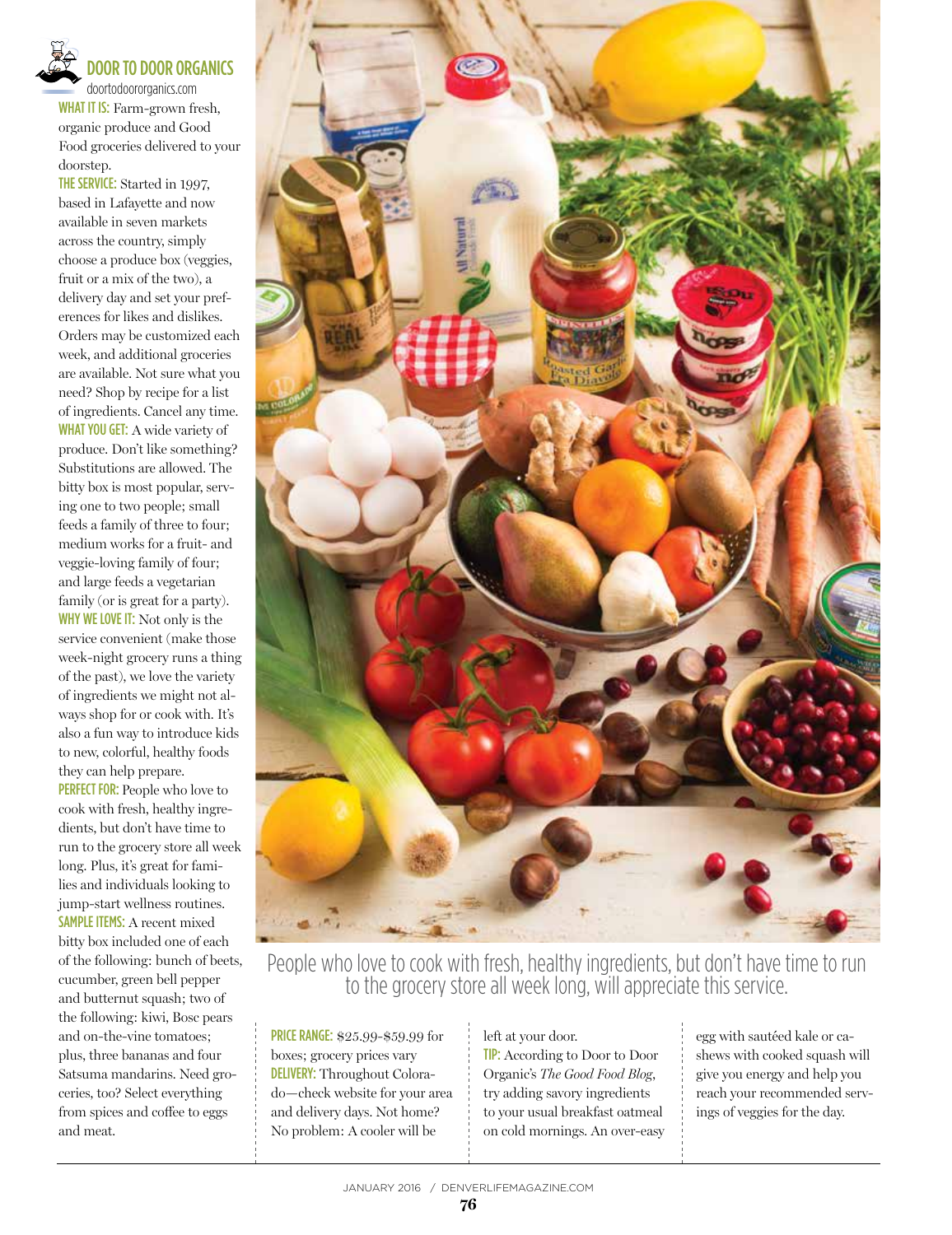

WHAT IT IS: Chef-prepared packaged breakfasts, lunches, dinners and snacks.

THE SERVICE: Launched in 2013 by Colleen Callaway Eager and Mike Keuler, GoBistro's meals can be delivered to your home or office or picked up at various locations, including its store, 111 Broadway. The menu also includes locally produced drinks and snacks—think Upstart Kombucha (Boulder), Poparuba cake bites (Denver) and Jackson's Honest chips (Crested Butte). WHAT YOU GET: Fresh, portioncontrolled, grab-and-go options brimming with flavor—from burritos, oatmeal and protein boxes to entrees, salads and sandwiches.

WHY WE LOVE IT: How many times have you sat at your computer, staring down your sad desk lunch in misery? With GoBistro, there's no excuse to suffer through days-old leftovers or hit the drivethrough at lunch anymore. PERFECT FOR: Busy folks who want to eat well during the day—or night—but don't have time to sit down at a restaurant or spend hours prepping in the kitchen. SAMPLE ITEMS: Sweet Potato Burrito; Sausage, Onion and Cheese Savory Bun; Agave Sage Pork Tenderloin; Roasted Beet Salad with Salmon and Quinoa; Rosemary Chicken Sandwich PRICE RANGE: \$1.25-\$12 DELIVERY: Central Denver (\$3-\$7 delivery fee); see website for areas. QUOTE: "Most people know what healthy eating entails, but we are all so busy, and I'm no exception," says Eager, president and co-founder of GoBistro. "I started GoBistro because I was tired of having to choose between healthy, convenient and tastes good. We make real food that fits into your life."

GoBistro's roasted beet salad with salmon and quinoa (above) or agave sage pork tenderloin make lunch or dinner special. For dessert? Gluten-free Poparuba cake bites.

"Real, all-natural food is fuel for our bodies. When it's designed by a chef to be delicious—and packaged in a way that's convenient—it's easy to stick to a healthy diet. Let's bring the joy back to eating; a good diet doesn't have to be about discipline and sacrifice." —Colleen Callaway Eager, president/co-founder, GoBistro

JANUARY 2016 / DENVERLIFEMAGAZINE.COM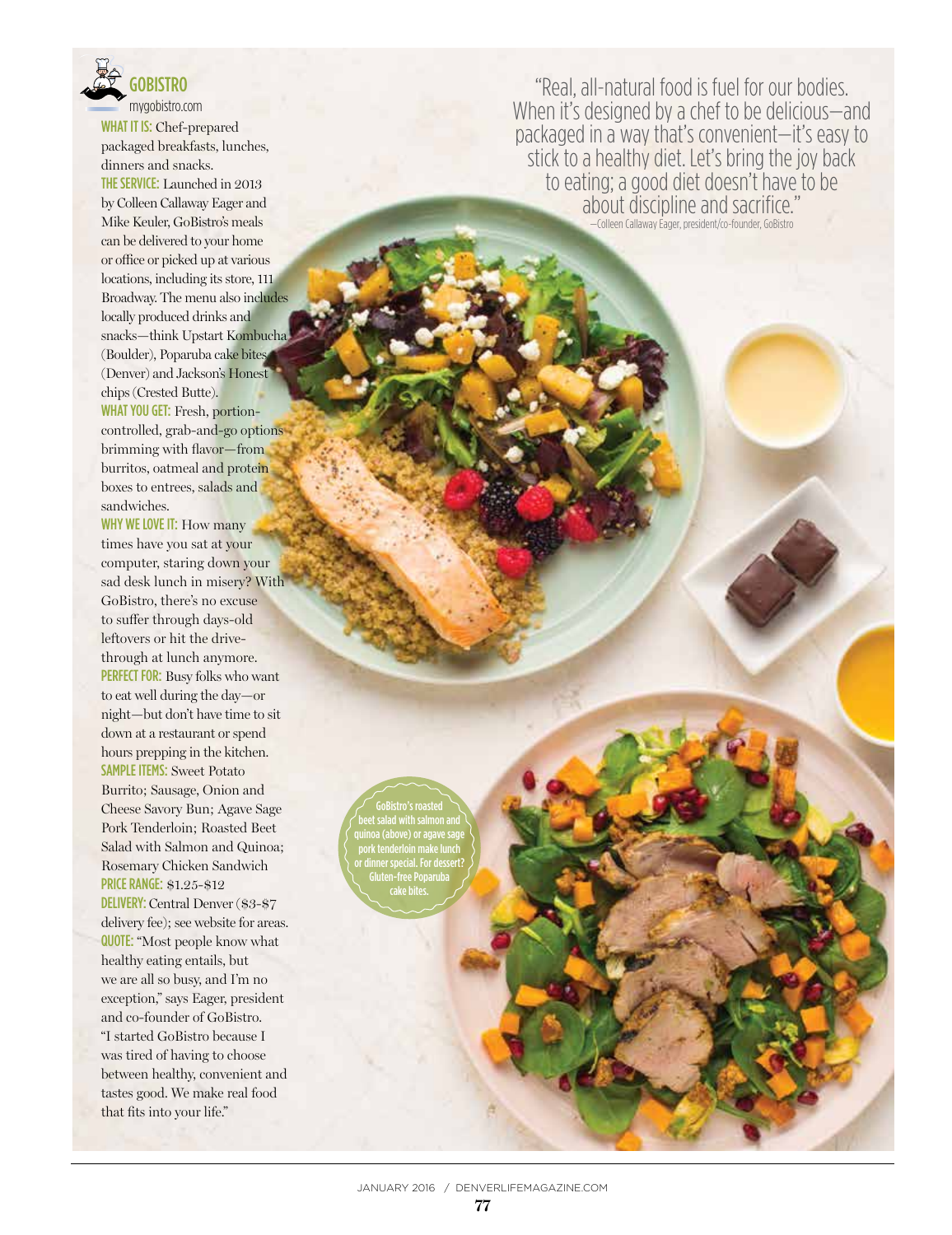

## **O-TABLE** to-table.com

WHAT IT IS: A curated list of the best ingredients, as recommended by top chefs (including Alex Seidel of Fruition, Hugo Matheson of The Kitchen, Paul Reilly of Beast + Bottle, Eric Johnson of The Curtis Club and Daniel Asher of Root Down) for meals you create yourself. Think of it as a culinary buyers club. THE SERVICE: To-Table asks chefs for their best luxury and hardto-find produce and products, and then makes recommendations that are offered for purchase at close to wholesale

prices. Products are delivered straight from the original producer to you. Craving caviar? Order through To-Table and receive an overnighted box from the California Caviar Company. Recipes and instructions are available on the company's blog. WHAT YOU GET: The freshest specialty ingredients available; To-Table curates the best of the best in food you likely won't find at your local grocery store. From finger limes to duck breasts to Hudson Valley foie gras, any food enthusiast is likely to find a little adventure here.

WHY WE LOVE IT: To-Table helps us feel connected to the people whose restaurant creations we covet. But it caters to our inner foodie, too. The unique selections kept us guessing, and the preparation instructions gave us direction for successful avantgarde cooking.

PERFECT FOR: Your next elegant soiree. Your guests will crown you Chef of the Neighborhood when they learn you cooked the delicacies on their plates. SAMPLE DISHES: Stone Crab Claws; Gourmet Cheese and Crackers; Kurobuta Berkshire Bone-In Pork Chops

TIP: "When cooking meats, use the thumb and finger test to judge the temperature: Loosely place the thumb to the index finger and feel the firmness of your muscle between your thumb and fingers," says Charles Duke, CEO of To-Table. "The firmness of that muscle is the firmness of a steak when rare. Placing the thumb on your pinkie gives you the firmness of the steak when well done. The fourth finger is medium and the middle finger is medium rare—most peoples' favorite. Grill away!" PRICE RANGE: \$9.80-\$165 per item DELIVERY AREAS: Nationwide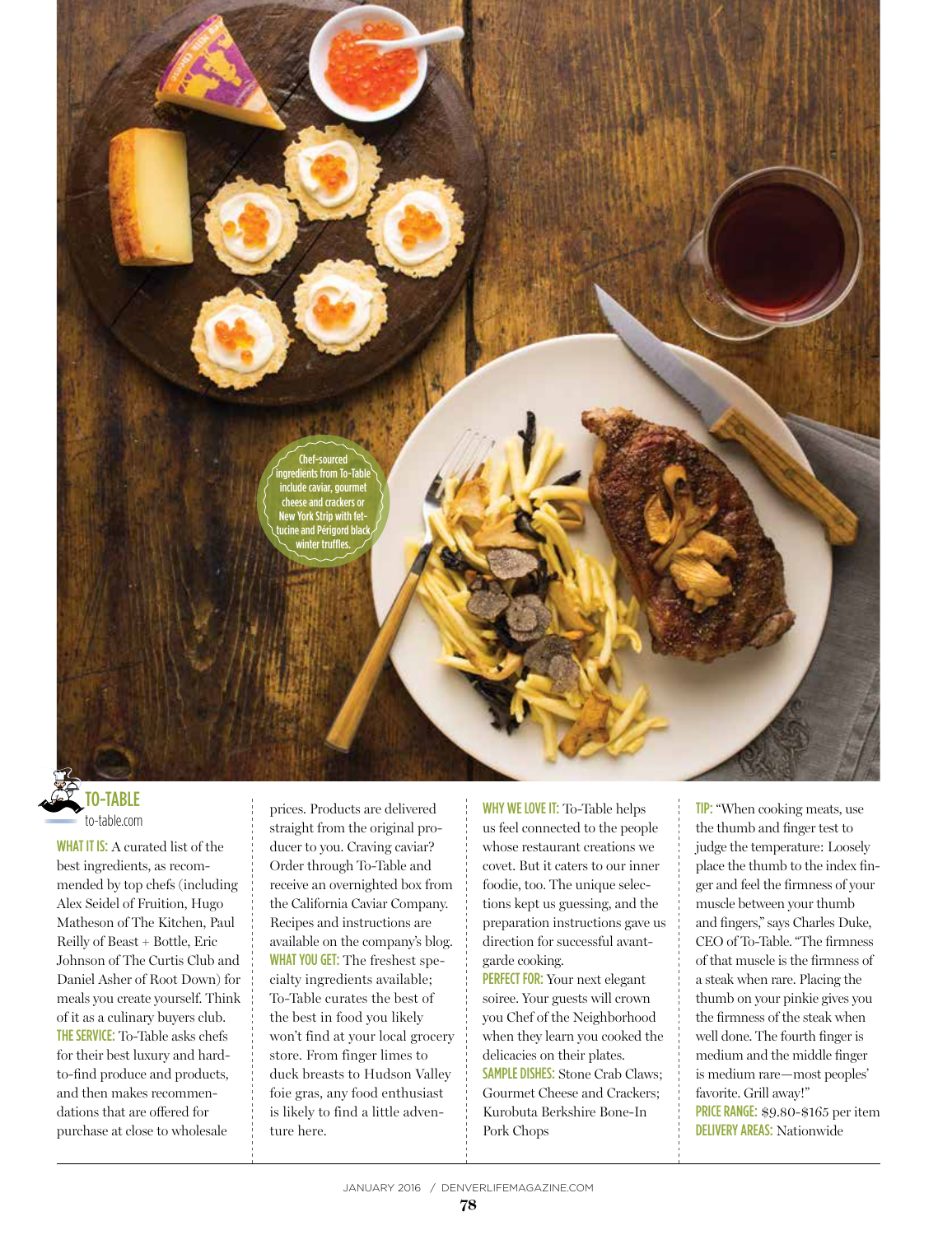## WHITE SPARROW FOOD **COMPANY**

whitesparrowfoodco.com WHAT IT IS: A heat and serve, food-allergy friendly, meal delivery service.

THE SERVICE: Make menu selections between Wednesday and Saturday of the current week, and get a week's worth of meals brought to your door the Monday after ordering. No subscription necessary.

WHAT YOU GET: Main dishes, with a few extras, such as snacks, salads and soups. Food arrives in oven-safe containers with reheating directions. Owner/chef Kat Arthurs and chef Amber Stauffer recommend oven-heating. WHY WE LOVE IT: The menu caters to most food allergies and preferences, with entrees clearly marked vegetarian, gluten-free, dairy-free or Paleo. Some are marked all four. You'll even see an acronym for freezer-friendly dishes. The weekly online menu is emailed to customers, a good reminder to get orders placed.

PERFECT FOR: A double-date night. Offer to host another couple with no worries of being stuck in the kitchen cooking while everyone else is mingling.

SAMPLE DISHES: Bang Bang Scallion Shrimp with Coconut Braised Kale and Pineapple Cabbage Slaw; Quinoa Crusted Butternut Squash and Spinach Quiche with Goat Cheese; Raw Chocolate Protein Bites QUOTE: "Life is busy but that doesn't mean you need to sacrifice your meal time because of your lack of time," Arthurs says. "Fast food or your local takeout place has nothing on freshly prepared food that is specifically made for you and your family using the best ingredients around. Meal delivery is convenient, healthy and easy." PRICE RANGE: Entrees, \$24-\$62,

extras \$8-\$18 DELIVERY AREAS: Denver metro area and surrounding neighborhoods. Delivery fee of \$10-\$25.

Try White Sparrow's teriyaki salmon lettuce ps for lunch and thei peanut whole-roasted chicken for dinner.

## ORDER'S UP!

Home food delivery services are booming—reports show domestic food delivery is now a \$70 billion industry. Here's just a sampling of services available locally that will bring everything from bread to booze to your door. Leaving home is so 2015.

**DOORDASH:** This national delivery service features a slew of restaurants (from Hapa Sushi Grill to LaMar's Donuts). Just select your eatery online, add your items to your cart and receive your meal within 60 minutes. Delivery fees and neighborhoods served vary. doordash.com

**FOODUCOPIA'S CORNER STORE:** An online grocery store delivering local, seasonal produce and artisan foods to your door. Find everything from Cappello's Pasta (Denver) to Oldeman Granola (Golden) to Grampa's Gourmet Clover Honey (Alamosa) to Continental Sausage (Denver).

Prices and delivery areas vary. cornerstore.fooducopia.com **INSTACART:** This national grocery delivery service allows you to shop online at stores including King Soopers, Whole Foods, Natural Grocers, Safeway, Marczyk Fine Foods, Costco and PetcoNow. Simply add what you need to your cart and have it delivered in around an hour. Delivery fees vary. instacart.com

**DRIZLY:** Get beer, wine or liquor delivered to your door within an hour with this service that includes much of the Denver metro area as one of its markets. Retail partners fulfill orders and execute deliveries. And, yes, you'll need a valid ID. drizly.com

**MINIBAR:** Another wine, beer and liquor service available in Denver. Must be 21; fees and minimum orders vary. minibardelivery.com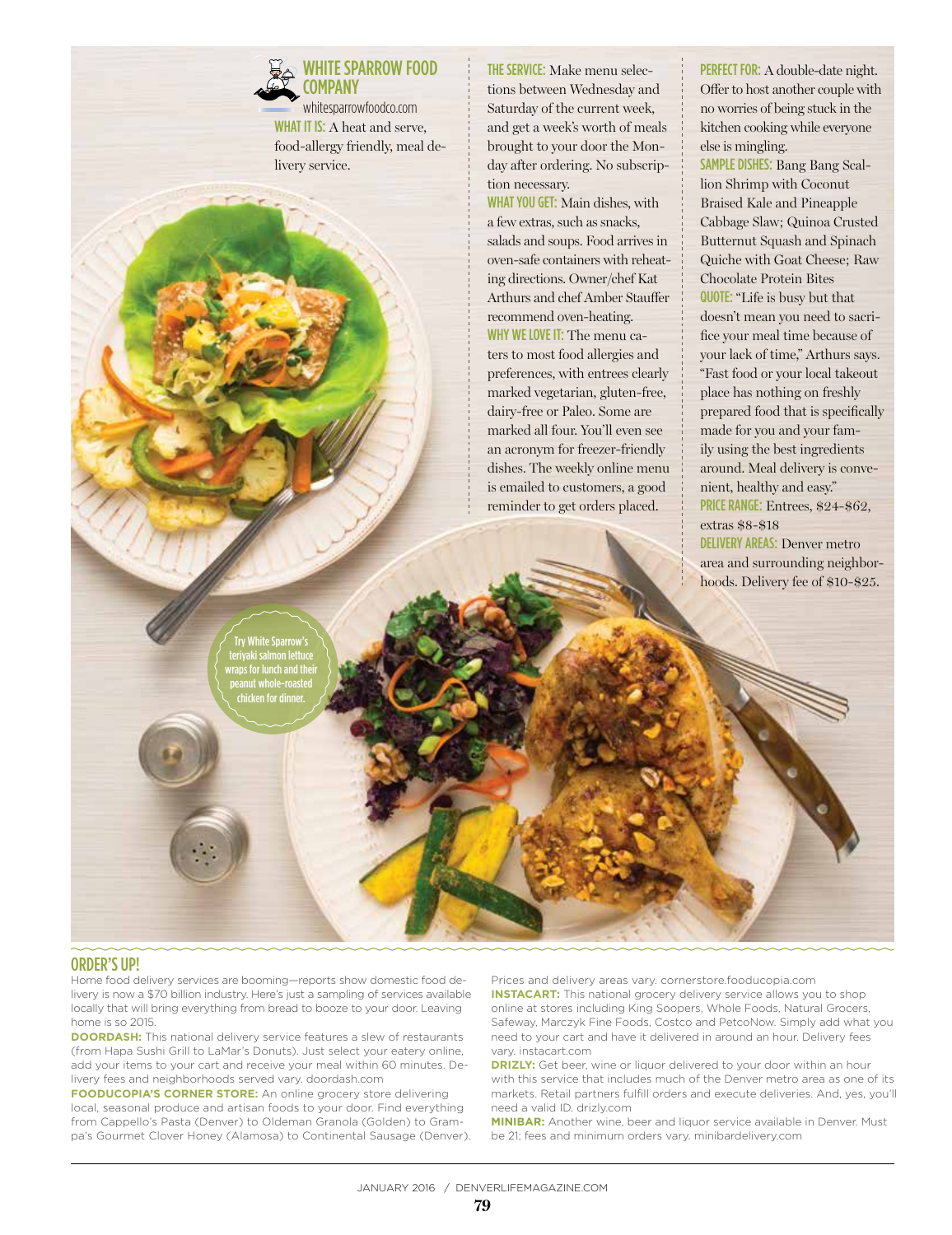

## **SUPPERBELL**

supperbell.com WHAT IT IS: A gourmet delivery service that prepares chefinspired, restaurant-quality meals fresh daily, blast-chilling them before they go out for home delivery.

THE SERVICE: Led by culinary director Frank Bonanno (Mizuna, Luca di Italia, Osteria Marco and others) and executive chef Cristino Griego (most recently with The Bistro at Stapleton), the weekly-rotating menu is inspired by the most popular dishes from Bonanno's restaurants. Featuring fresh, seasonal ingredients, simply order online by 3 p.m. (no membership plan necessary) for delivery that evening. Reheat the food in the oven or microwave, and dinner is served.

WHAT YOU GET: Fully assembled and fully cooked, choose from a handful of entrees, sides and salads, plus a kid-friendly option and, occasionally, cookies. WHY WE LOVE IT: For starters, SupperBell couldn't be easier to use. Select your meals, choose your delivery window and watch for a text alert announcing your

i

driver's arrival. After about 10 minutes of heating (the packaging is oven-friendly, so clean-up is minimal), a fancy—and, honestly, delicious—meal is on the table. Our only caveat: The kids are demanding it every night. PERFECT FOR: Anyone who loves great food, but doesn't have the time—or money—to dine out every night. Older kids will love the offerings (our 11-yearold devoured the steak kabobs before we even got a fork in), while couples will appreciate a nice prepared meal after a long day at the office.

SAMPLE DISHES: Pasta Primavera, Chicken Souvlaki, Teriyaki Salmon with Sesame Soba Noodles, Quinoa Bowl, kids' Grilled Chicken Vegetable Wraps

PRICE RANGE: \$2.45-\$29.95 DELIVERY: Monday-Friday throughout Denver; \$2.50 delivery fee. (Hint: Live in the 'burbs but work in the city? Have the meals sent to your office—deliveries start at 4 p.m.) QUOTE: "A lot of people tend to order dinner after work because they're too tired and want something that's hassle free," Bonanno says. "But ordering food sometimes means you have to compromise quality. SupperBell is great because it is not only convenient, the meals are healthy and high quality."





RACHEL NOBREGA RACHEL NOBREGA

#### **GRILLED SALMON WITH OLIVE COUSCOUS**

Courtesy of chef Frank Bonanno and SupperBell

CHEF'S NOTE: Our salmon fillet comes from our neighbors at Denver-based Seattle Fish Co., and is grilled over an open flame and drizzled with a chunky tomato vinaigrette. Couscous cooked in broth and dotted with Greek olives rounds out the meal. Serves 4

#### INGREDIENTS

- 4, 6-ounce salmon filets
- 2 cups couscous
- ½ cup Kalamata olives, finely chopped
- 2 cups vegetable broth
- 1 tablespoon fresh tarragon, minced
- 1 tablespoon fresh parsley, minced
- Zest of 1 lemon
- 2 tablespoons butter
- 1 tablespoon extra virgin olive oil

#### Salt and pepper

DIRECTIONS

FOR COUSCOUS: Place couscous in a 2-quart bowl with the olives. Place butter and stock in a pot and bring to a boil. Once boiling, pour over the couscous and wrap the bowl tightly with plastic wrap. Let sit for 10 minutes, then remove wrap and, with a fork, lightly stir in herbs and zest. Season with salt and pepper (go light on the salt as the olives are salty). Couscous should be light and fluffy and the grains separated. Rewrap in plastic and keep warm.

FOR SALMON: Pre-heat grill. Drizzle fish with EVOO and season with salt and pepper. Place on grill over medium heat and cook 6 minutes on one side. Flip and cook 4 more minutes. Salmon should be medium rare. Cook longer if preferred.

TO PLATE: Divide couscous over four plates and top with salmon. Garnish with drizzle of EVOO, parsley and a squeeze of lemon.